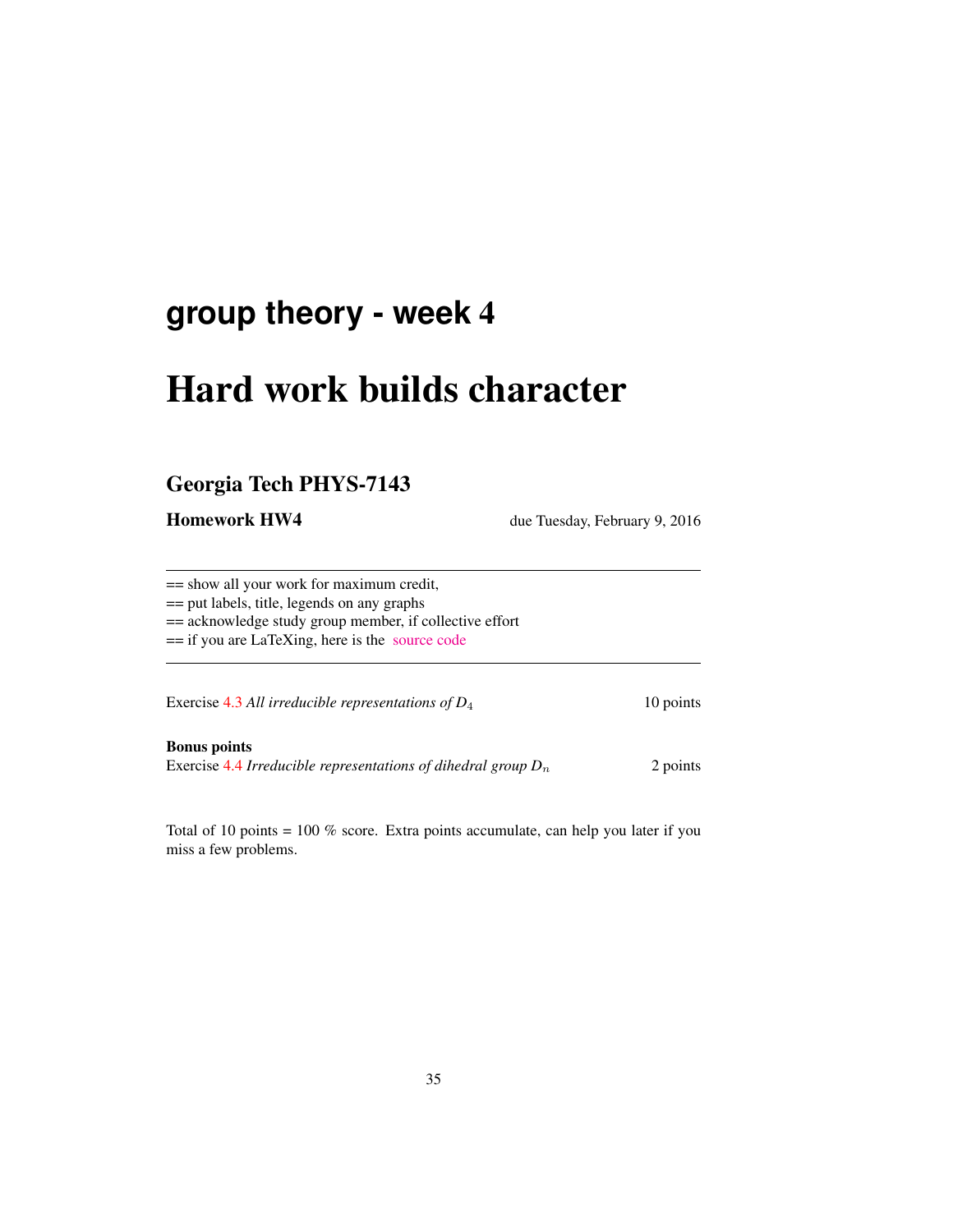#### 2016-02-02 Boris Lecture 6 Characters and character tables

Gutkin notes, [Lect. 4](http://birdtracks.eu/courses/PHYS-7143-16/groups.pdf) *Representation Theory II*, up to Sect. 4.5 *Three types of representations*:

Character tables. Dual character orthogonality. Regular Representation. Indicators for real, pseudo-real and complex representations. Example 4.2: Irreps for quaternion multiplication table.

Parts of this material is also covered in Chapter 3 *Character of a Representation* of Dresselhaus *et al.* textbook [1] ( [click here\)](http://chaosbook.org/library/Dresselhaus07.pdf), or the more compact Tinkham Chapter 3 *Theory of Group Representations*. Complete Dresselhaus Sect. 3.3 *Wonderful Orthogonality Theorem for Characters*, continue through Sect. 3.7 *Regular Representation* and Sect. 3.8 *Setting up Character Tables*.

### 2016-02-04 Boris Lecture 7 Applications

Gutkin notes, [Lect. 5](http://birdtracks.eu/courses/PHYS-7143-16/groups.pdf) *Applications I. Vibration modes*:

Wigner's theorem.  $C_n$  symmetry. D<sub>3</sub> symmetry. Example 5.1.  $C_n$  symmetry. To be continued in the next lecture.

### 4.1 Literature

We are enjoying reading Mathews and Walker [3] Chap. 16 *Introduction to groups*. You can download it from [here.](https://www.scribd.com/doc/225369262/Mathematical-Methods-of-Physics-2nd-Edition-Mathews-Walker) Goldbart writes that the book is "based on lectures by Richard Feynman at Cornell University." Very clever. Try working through the example of fig. 16.2: it is very cute, you get explicit eigenmodes from group theory alone. The main message is that if you think things through first, you never have to go through using explicit form of representation matrices - thinking in terms of invariants, like characters, will get you there much faster.

Does the proof in the [Lect. 4](http://birdtracks.eu/courses/PHYS-7143-16/groups.pdf) *Representation Theory II Appendix* that the number of irreps equals the number of classes make sense to you? For an easy argument, see Vedensky [Theorem 5.2](http://www.cmth.ph.ic.ac.uk/people/d.vvedensky/groups/Chapter5.pdf) *The number of irreducible representations of a group is equal to the number of conjugacy classes of that group.* For a proof, work though Murnaghan [Theorem 7.](http://www.math.toronto.edu/murnaghan/courses/mat445/ch2.pdf) If you would prefer a proof that you cannot understand, [click here.](http://mathoverflow.net/questions/102879/bijection-between-irreducible-representations-and-conjugacy-classes-of-finite-gr)

**Example** 4.1. *Quaternions: Quaternion multiplication table is*

$$
\{\pm 1, \pm i, \pm j, \pm k\}
$$
  $i^2 = j^2 = k^2$ ;  $ij = k$ .

*This group has five conjugate classes:*

$$
\{1\}, \{-1\}, \{\pm i\}, \{\pm j\}, \{\pm k\}.
$$

*The only possible solution for the equation*  $\sum_{i=1}^{5} m_i^2 = 8$  *is*  $m_i = 1, i = 1, \ldots 4, m_5 = 2$ *. In addition to fully symmetric representation, the other three one-dimensional representations are easy to find:*  $\chi(1) = 1, \chi(-1) = 1$ *, while*  $\chi(i) = -1, \chi(j) = -1, \chi(k) = 1$ *;*  $\chi(i) = -1, \chi(k) = -1, \chi(j) = 1$  or  $\chi(k) = -1, \chi(j) = -1, \chi(i) = 1$ . The two*dimensional representation can be find by the orthogonality relation:*

$$
2 + \chi(-1) \pm \chi(k) \pm \chi(i) \pm \chi(j) = 0, \implies \chi(-1) = -2, \chi(k) = \chi(i) = \chi(j) = 0.
$$

PHYS-7143-16 week4 36 36 2016-02-23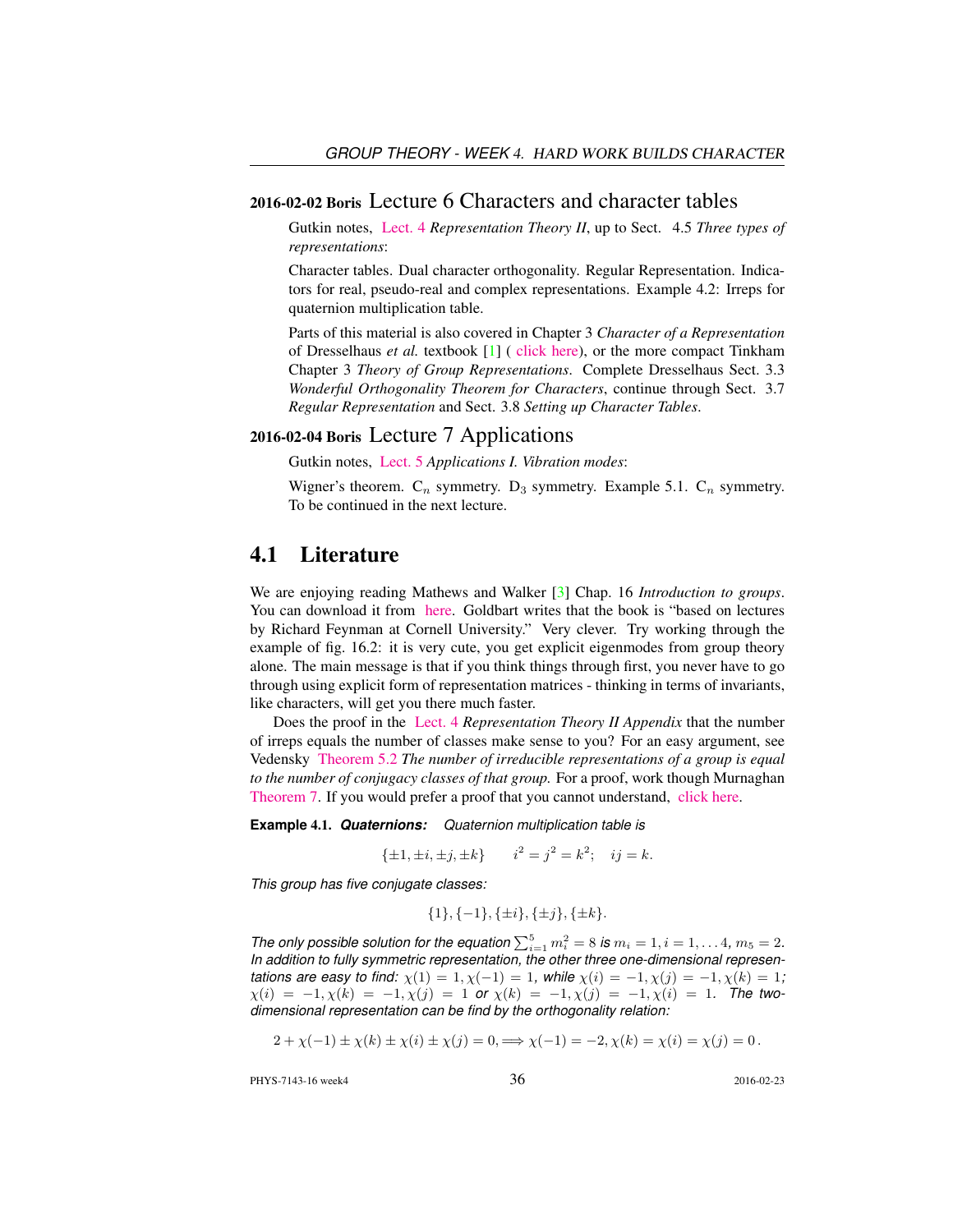*Since the indicator equals*

$$
Ind = (2\chi(1) + 6\chi(-1))/8 = -1,
$$

*the last representation is pseudo-real. Note that this representation can be realized using Pauli matrices:*

 $\{\pm I, \pm \sigma_x, \pm \sigma_y, \pm \sigma_z\}.$ 

### References

- [1] M. S. Dresselhaus, G. Dresselhaus, and A. Jorio, *[Group Theory: Application to](http://dx.doi.org/10.1007/978-3-540-32899-5) [the Physics of Condensed Matter](http://dx.doi.org/10.1007/978-3-540-32899-5)* (Springer, New York, 2007).
- [2] L. Landau and E. Lifshitz, *[Quantum Mechanics: Non-Relativistic Theory](https://archive.org/search.php?query=creator:%22L.D.+Landau+&+E.M.+Lifshitz%22)* (Pergamon Press, Oxford, 1959).
- [3] J. Mathews and R. L. Walker, *[Mathematical Methods of Physics](http://books.google.com/books?vid=ISBN9780805370027)* (W. A. Benjamin, Reading, MA, 1970).

## **Exercises**

- 4.1. Characters of D<sub>3</sub>. (continued from exercise 2.4) D<sub>3</sub>  $\cong$  C<sub>3v</sub>, the group of symmetries of an equilateral triangle: has three irreducible representations, two one-dimensional and the other one of multiplicity 2.
	- (a) All finite discrete groups are isomorphic to a permutation group or one of its subgroups, and elements of the permutation group can be expressed as cycles. Express the elements of the group  $D_3$  as cycles. For example, one of the rotations is (123), meaning that vertex 1 maps to 2,  $2 \rightarrow 3$ , and  $3 \rightarrow 1$ .
	- (b) Use your representation from exercise  $2.4$  to compute the  $D_3$  character table.
	- (c) Use a more elegant method from the group-theory literature to verify your  $D_3$  character table.
	- (d) Two  $D_3$  irreducible representations are one dimensional and the third one of multiplicity 2 is formed by  $[2 \times 2]$  matrices. Find the matrices for all six group elements in this representation.
- 4.2. Decompose a representation of  $S_3$ . Consider a reducible representation  $D(g)$ , i.e., a representation of group element  $g$  that after a suitable similarity transformation takes form  $\sqrt{a}$

$$
D(g) = \begin{pmatrix} D^{(a)}(g) & 0 & 0 & 0 \\ 0 & D^{(b)}(g) & 0 & 0 \\ 0 & 0 & D^{(c)}(g) & 0 \\ 0 & 0 & 0 & \ddots \end{pmatrix},
$$

2016-02-23 37 PHYS-7143-16 week4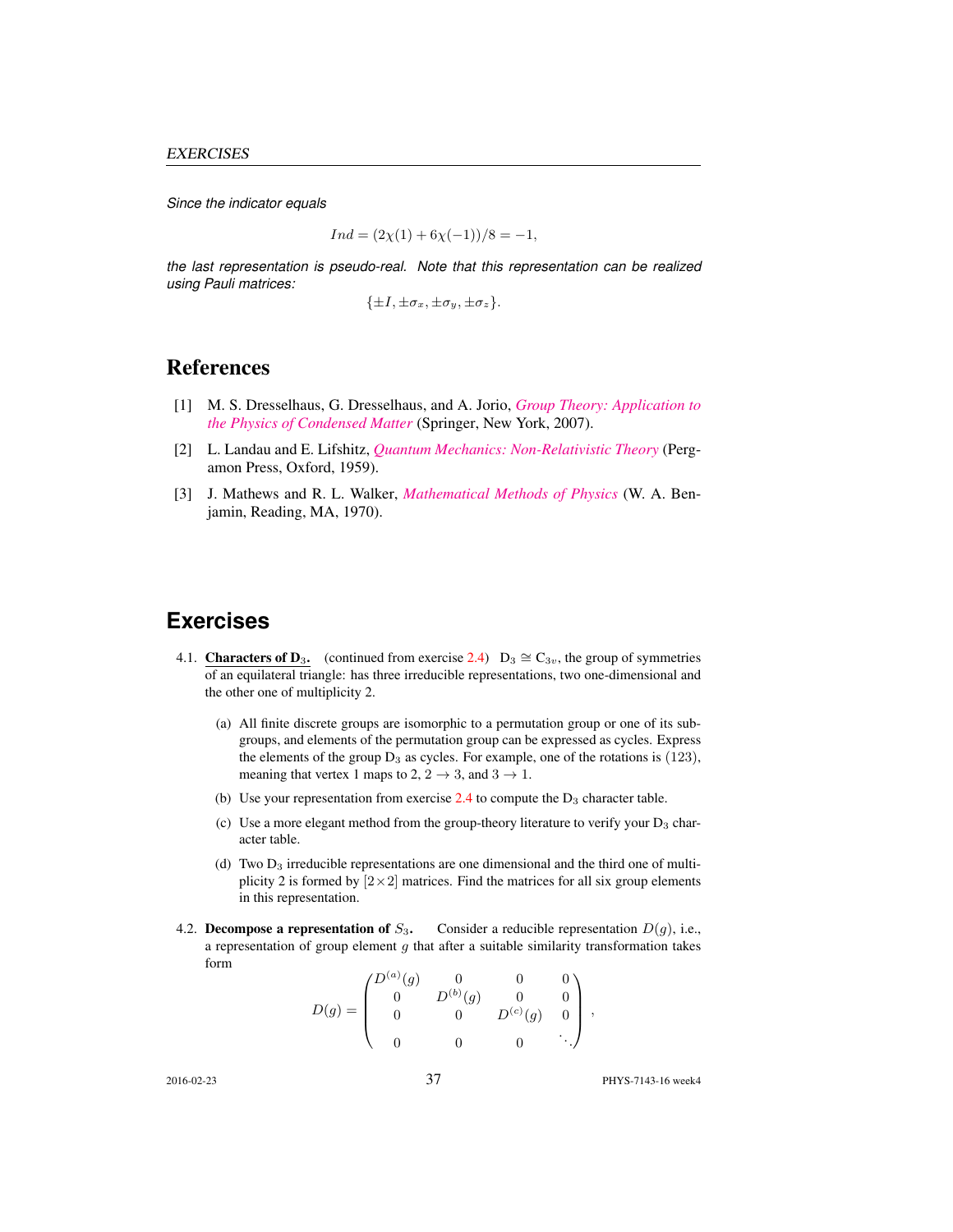with character for class  $C$  given by

$$
\chi(C) = c_a \,\chi^{(a)}(C) + c_b \,\chi^{(b)}(C) + c_c \,\chi^{(c)}(C) + \cdots,
$$

where  $c_a$ , the multiplicity of the  $a$ th irreducible representation (colloquially called "irrep"), is determined by the character orthonormality relations,

$$
c_a = \overline{\chi^{(a)*} \chi} = \frac{1}{h} \sum_{k}^{class} N_k \chi^{(a)}(\mathcal{C}_k^{-1}) \chi(\mathcal{C}_k).
$$
 (4.1)

Knowing characters is all that is needed to figure out what any reducible representation decomposes into!

As an example, let's work out the reduction of the matrix representation of  $S_3$  permutations. The identity element acting on three objects [a b c] is a  $3 \times 3$  identity matrix,

$$
D(E) = \begin{pmatrix} 1 & 0 & 0 \\ 0 & 1 & 0 \\ 0 & 0 & 1 \end{pmatrix}
$$

Transposing the first and second object yields  $[b \ a \ c]$ , represented by the matrix

$$
D(A) = \begin{pmatrix} 0 & 1 & 0 \\ 1 & 0 & 0 \\ 0 & 0 & 1 \end{pmatrix}
$$

since

$$
\begin{pmatrix} 0 & 1 & 0 \\ 1 & 0 & 0 \\ 0 & 0 & 1 \end{pmatrix} \begin{pmatrix} a \\ b \\ c \end{pmatrix} = \begin{pmatrix} b \\ a \\ c \end{pmatrix}
$$

- 1. Find all six matrices for this representation.
- 2. Split this representation into its conjugacy classes.
- 3. Evaluate the characters  $\chi(C_j)$  for this representation.
- 4. Determine multiplicities  $c_a$  of irreps contained in this representation.
- 5. (bonus) Construct explicitly all irreps.
- 6. (bonus) Explain whether any irreps are missing in this decomposition, and why.
- 4.3. All irreducible representations of  $D_4$ . Dihedral group  $D_4$ , the symmetry group of a square, consists of 8 elements: identity, rotations by  $\pi/2$ ,  $\pi$ ,  $3\pi/2$ , and 4 reflections across symmetry axes:  $D_4 = \langle g, \sigma | g^4 = \sigma^2 = e, g\sigma = \sigma g^2 \rangle$ 
	- (a) Find all conjugacy classes.
	- (b) Determine the dimensions of irreducible representations using the relationship

$$
\sum_{i} d_i^2 = |G|,\t\t(4.2)
$$

where  $d_i$  is the dimension of *i*th irreducible representation.

- (c) Determine the remaining items of the character table.
- (d) Compare with the character table of quaternions, example 4.1. Are they the same or different?

PHYS-7143-16 week4 2016-02-23